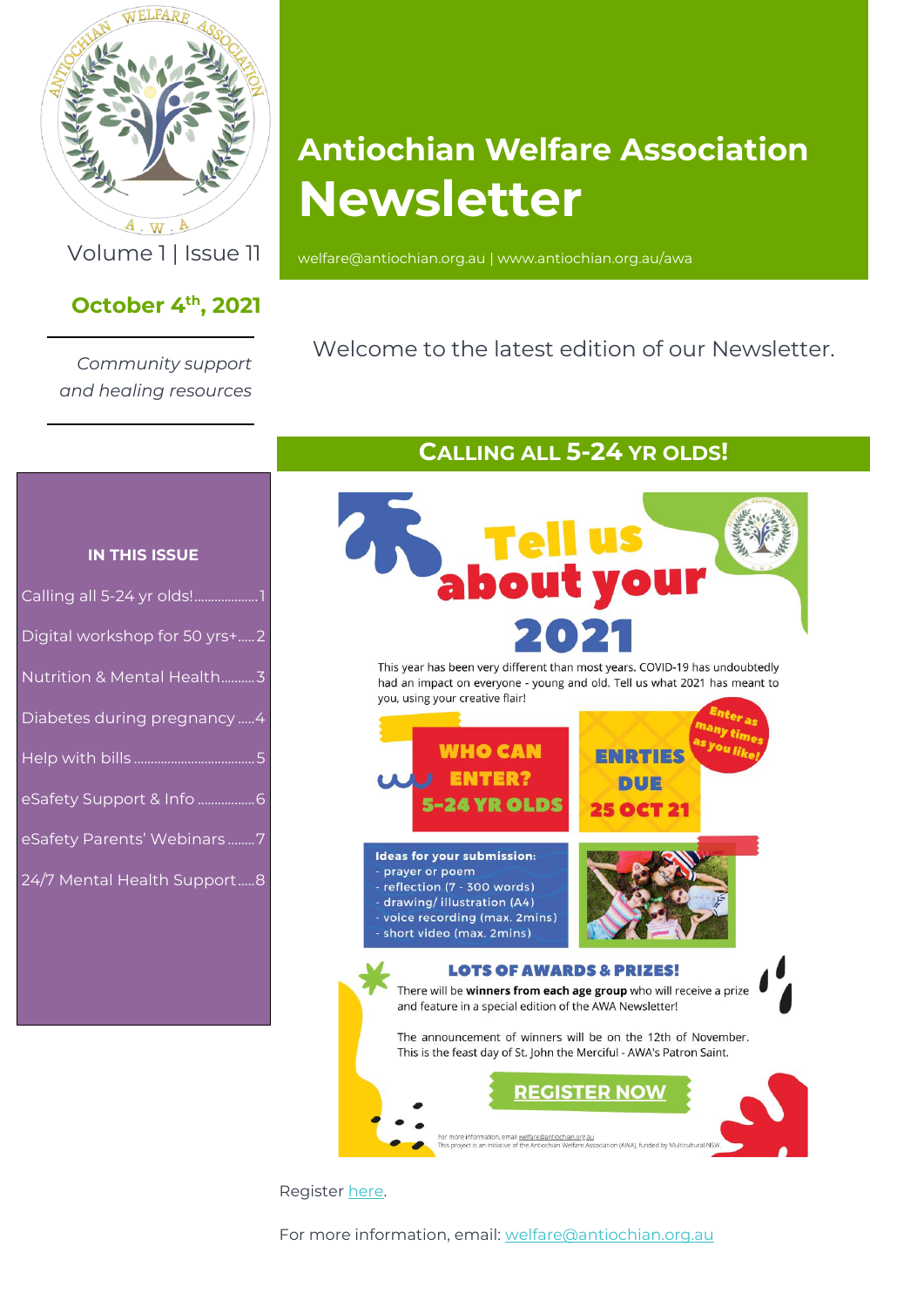## **DIGITAL WORKSHOP FOR 50 YRS+**

<span id="page-1-0"></span>

The Antiochian Welfare Association (AWA) is pleased to be delivering digital training to increase the confidence, skills and online safety of older Australians (aged over 50) when they use the internet and everyday technology. The training is in line with the "Building Digital Skills Grant" secured by AWA.

Many older Australians are missing out on all the benefits that the internet brings – whether it's keeping in touch with family, shopping online or accessing Government services. The Grant is part of the Be Connected program which is an initiative to empower all Australians to thrive in a digital world.

#### **How will the training be delivered?**

AWA will deliver the training by way of an AWA tutorial video (English and Arabic) and by an online two-hour training session in November 2021.

#### **Register your interest by Friday the 29th of October 2021.**

#### **How do I register?**

To receive the tutorial video and/or to participate in the online session, please email [welfare@antiochian.org.au](mailto:welfare@antiochian.org.au) with your full name and phone number.

We encourage all to assist their family and friends in expressing interest.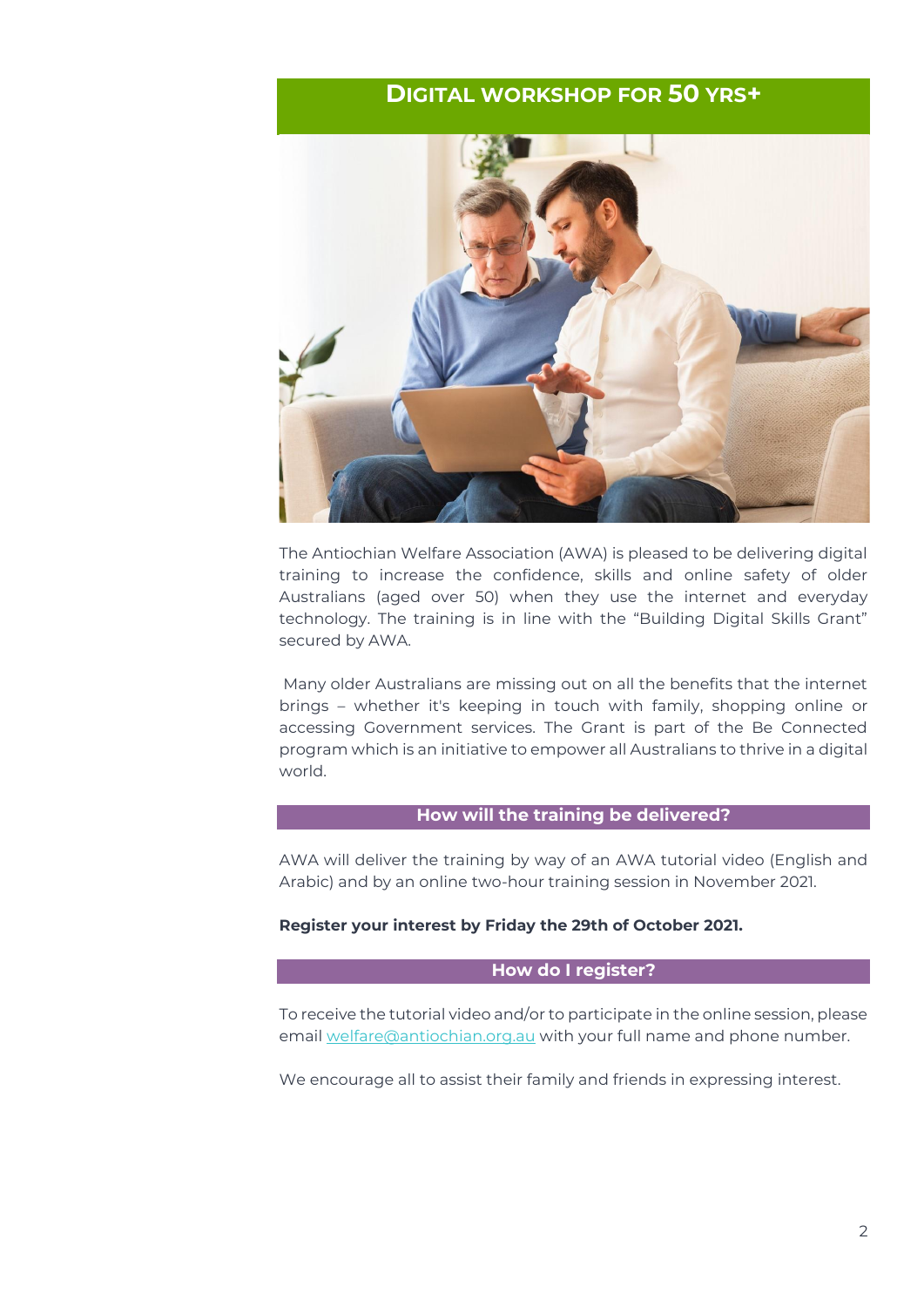## **NUTRITION & MENTAL HEALTH**

<span id="page-2-0"></span>Eating well can improve not only your health, but also your mood and sense of wellbeing. Research suggests that a Mediterranean-style diet can prevent depression or improve its symptoms. The healthy food combinations in the Mediterranean diet have anti-oxidant and anti-inflammatory properties. This can contribute to the prevention and treatment of a range of chronic diseases, including depression.

A Mediterranean diet is based on healthy whole foods, including:

- Vegetables and fruit
- Wholegrain breads and cereals
- Legumes and beans
- Nuts and seeds
- Yoghurt and cheese
- Lean protein e.g. fish, chicken or eggs
- Extra-virgin olive oil
- Herbs and spices

The Mediterranean diet limits the intake of red and processed meats and discretionary foods, such as sweets.



## **THE MEDITERRANEAN DIET**

Savor meals with loved ones and be active every day.

Following a Mediterranean diet is not just about what foods are eaten but also about how they are eaten. Try your best to:

- cook at home more often
- share meals with family at the dinner table
- eat slowly and enjoy the flavours of the food
- eat without distractions e.g. away from TV and work/ study desk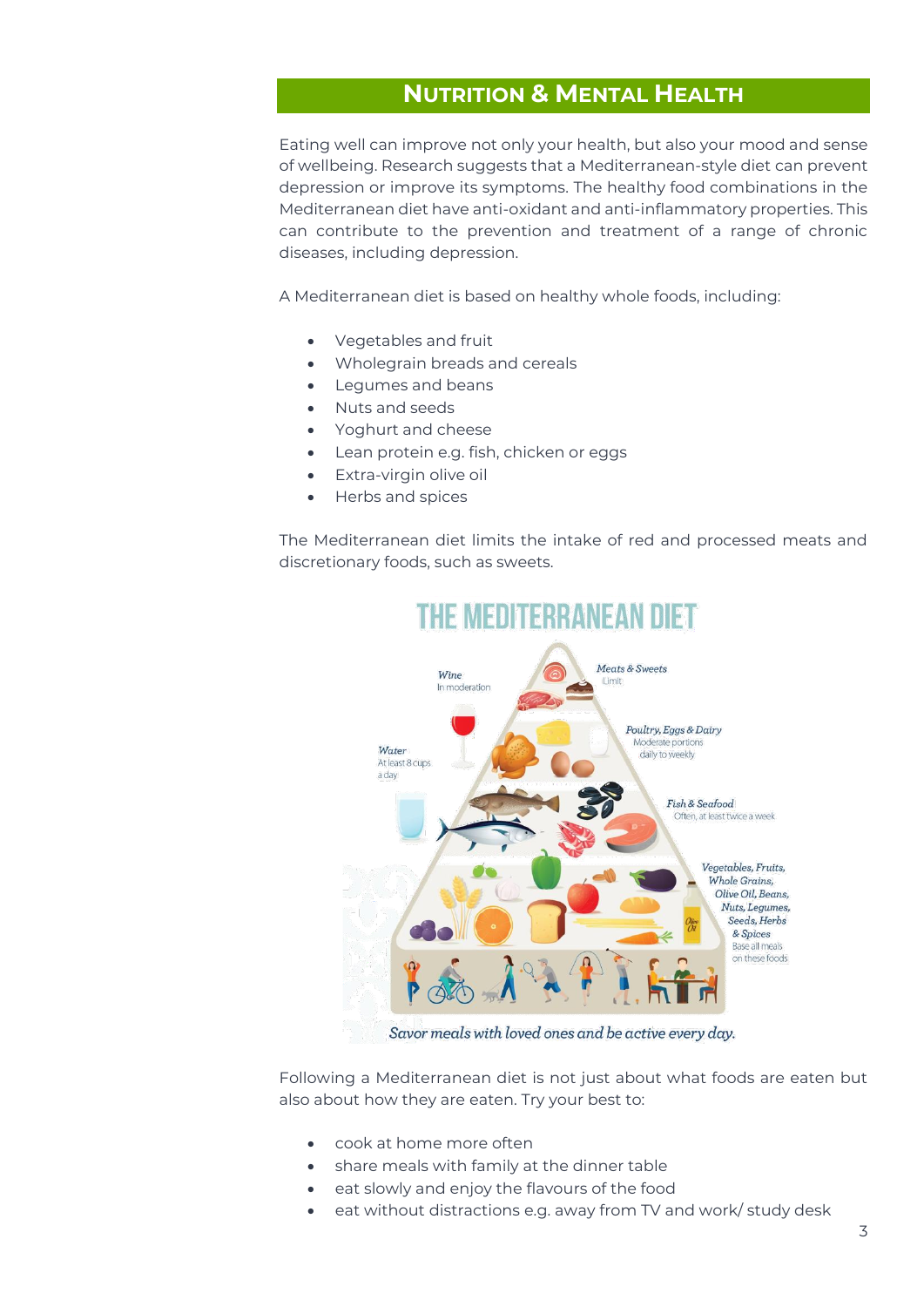## **DIABETES DURING PREGNANCY**

<span id="page-3-0"></span>All are welcome to attend an Arabic online webinar hosted by Diabetes NSW & ACT about healthy eating and diabetes during pregnancy. Register with the QR code in the flyer below.



## **Diabetes education session**

### Are you thinking about having a baby?

- How can you eat healthier foods and be more active?
- Find out if you are at risk of developing diabetes during pregnancy.

Please join us for a FREE education session where you will find more information about diabetes during pregnancy, healthy eating and exercise.

How to get started: Register online. Scan the QR code, visit diabetesnsw.com. au or call 1300 342 238. You will receive an email with the links and further information.





This program is funded by the Central and Eastern Sydney Primary Health<br>Network and delivered by Diabetes NSW & ACT and Sydney Local Health District

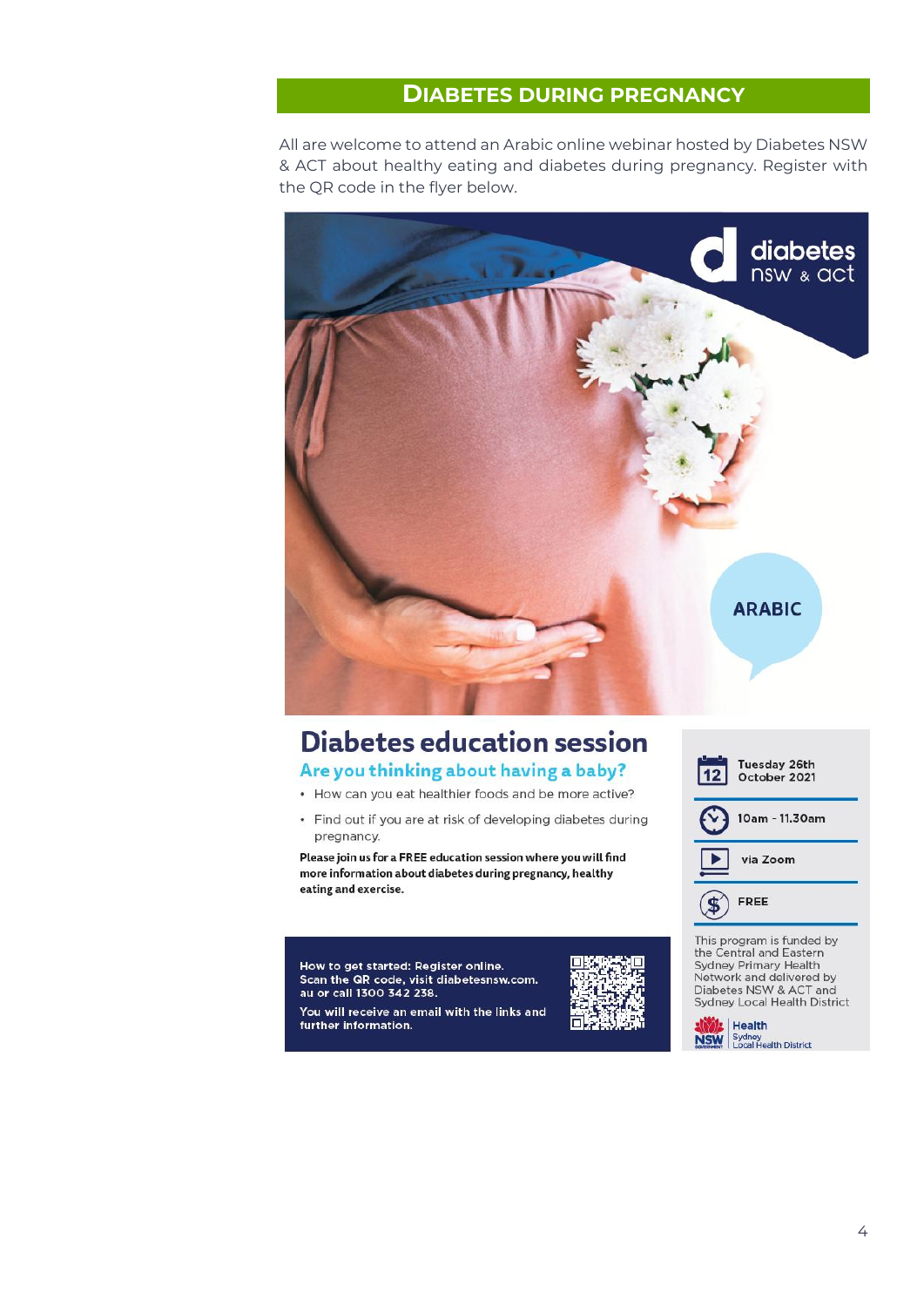## **HELP WITH BILLS**

<span id="page-4-0"></span>**Energy & Water Ombudsman NSW** Free, fair and independent

[Energy & Water Ombudsman NSW](https://www.ewon.com.au/) (EWON) can provide a free, fair, and independent dispute resolution service for all electricity and gas customers in NSW, and some water customers. You can call EWON on 1800 246 545 9am to 5pm Monday to Friday.

EWON translated [Arabic information.](https://www.ewon.com.au/content/Document/Translated%20factsheets/EWON_translated%20factsheet_Arabic.pdf)

#### **Help paying bills**

There is a range of support available to you if you're having problems paying your energy and water bills. Always speak to your provider first if you're struggling. They all offer [customer assistance programs](https://www.ewon.com.au/page/complaint-issues/help-paying-bills/customer-assistance-programs) and must offer you help if you're struggling to pay. There is [extra support available if](https://www.ewon.com.au/page/media-center/news/finance/statement-of-expectation-extended-for-greater-sydney) you're [impacted by a COVID-19 lockdown.](https://www.ewon.com.au/page/media-center/news/finance/statement-of-expectation-extended-for-greater-sydney)

This [factsheet](https://www.ewon.com.au/content/Document/Resources%20for%20customers/EWON-Factsheet-difficulty-paying-bills.pdf) will help you to find out how to resolive the problems if you are having difficulty paying your water and energy bills.

You may be eligible for government [rebates and concessions,](https://www.ewon.com.au/page/complaint-issues/help-paying-bills/rebates) Energy Accounts Payment Assistance [\(EAPA\)](https://www.ewon.com.au/page/complaint-issues/help-paying-bills/eapa-vouchers/) vouchers, water Payment Assistance Scheme [\(PAS\)](https://www.ewon.com.au/page/complaint-issues/help-paying-bills/pas-credits) vouchers, and the No Interest Loan Scheme [\(NILS\)](https://www.ewon.com.au/page/complaint-issues/help-paying-bills/nils-assistance/).

If your provider is not able to help, or you're not happy with their response, you can contact EWON for independent advice and to [lodge a complaint.](https://www.ewon.com.au/page/making-a-complaint) The services are free, fair, and independent.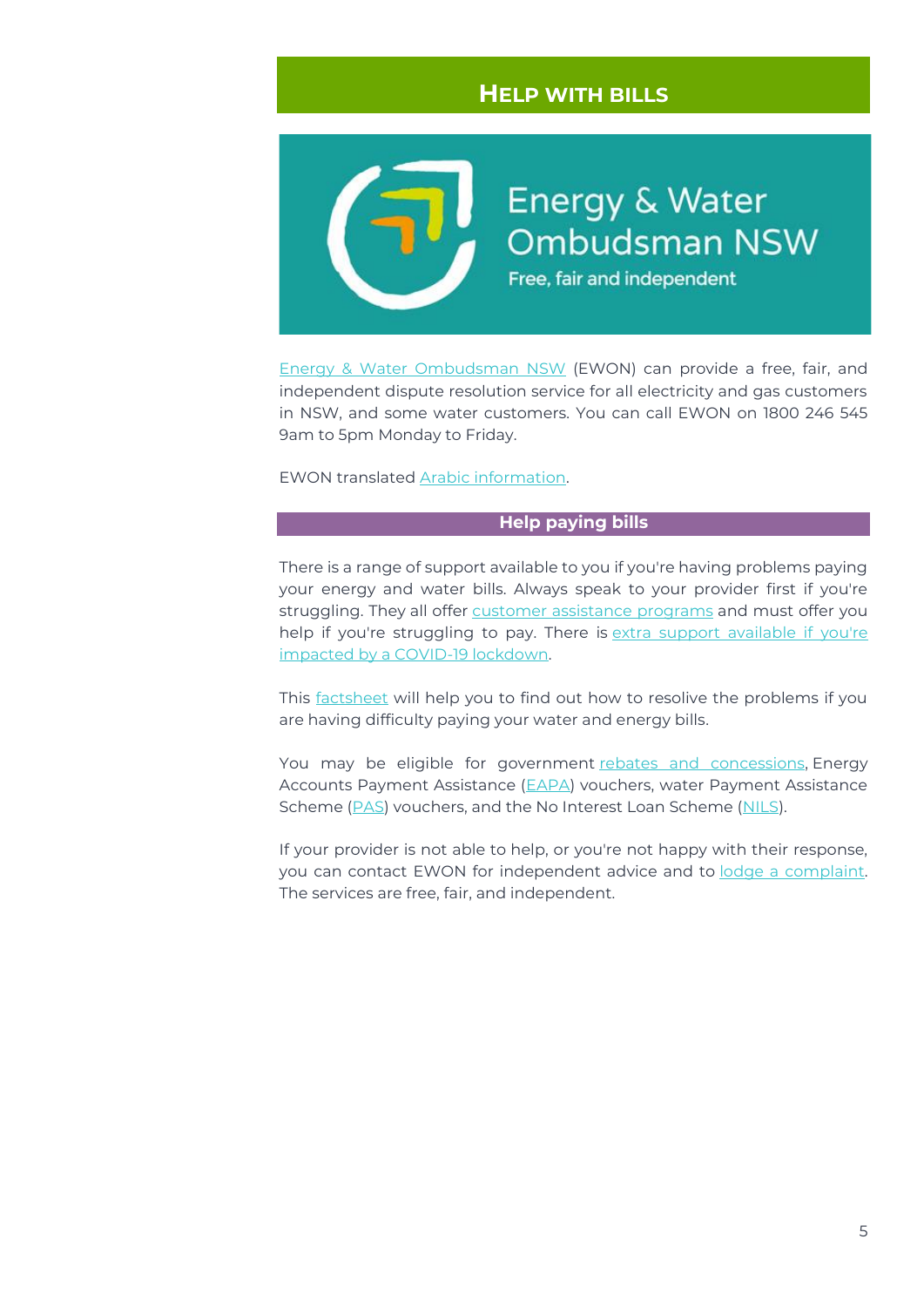## <span id="page-5-0"></span>**ESAFETY SUPPORT & INFO**



The **eSafety Commissioner** provides a wide range of online safety support, advice, programs and resources.

#### **How eSafety can help**

Investigation of online abuse complaints and/or support for people experiencing:

- [cyberbullying](https://www.esafety.gov.au/report/cyberbullying/collecting-evidence) directed at Australians under 18 years
- [adult cyber abuse](https://www.esafety.gov.au/key-issues/adult-cyber-abuse)
- [image-based abuse,](https://www.esafety.gov.au/report/image-based-abuse) where intimate images have been shared without consent
- [illegal and harmful online content](https://www.esafety.gov.au/report/illegal-harmful-content) including child sexual abuse material, pro-terrorist content and content that promotes, incites or instructs in crime or violence.

### **eSafety Information**

Access information on eSafety for:

| <b>Target Group</b>   | <b>Description</b>                                       |  |  |  |
|-----------------------|----------------------------------------------------------|--|--|--|
| <b>Parents</b>        | Videos, factsheets and handy tips to keeping your        |  |  |  |
|                       | children and family safe on the internet. You can also   |  |  |  |
|                       | subscribe to the parents newsletter to gain regular      |  |  |  |
|                       | information and safety tips.                             |  |  |  |
| <b>Children &amp;</b> | Useful information to help you stay safe online. Know    |  |  |  |
| <b>Young People</b>   | your rights and how to keep yourselves and your families |  |  |  |
|                       | safe.                                                    |  |  |  |
| <b>Women</b>          | Safety tips about being online including social media,   |  |  |  |
|                       | safety online for your work etc.                         |  |  |  |

You can also access [translated factsheets in Arabic.](https://www.esafety.gov.au/diverse-groups/cultural-linguistic/translations/arabic)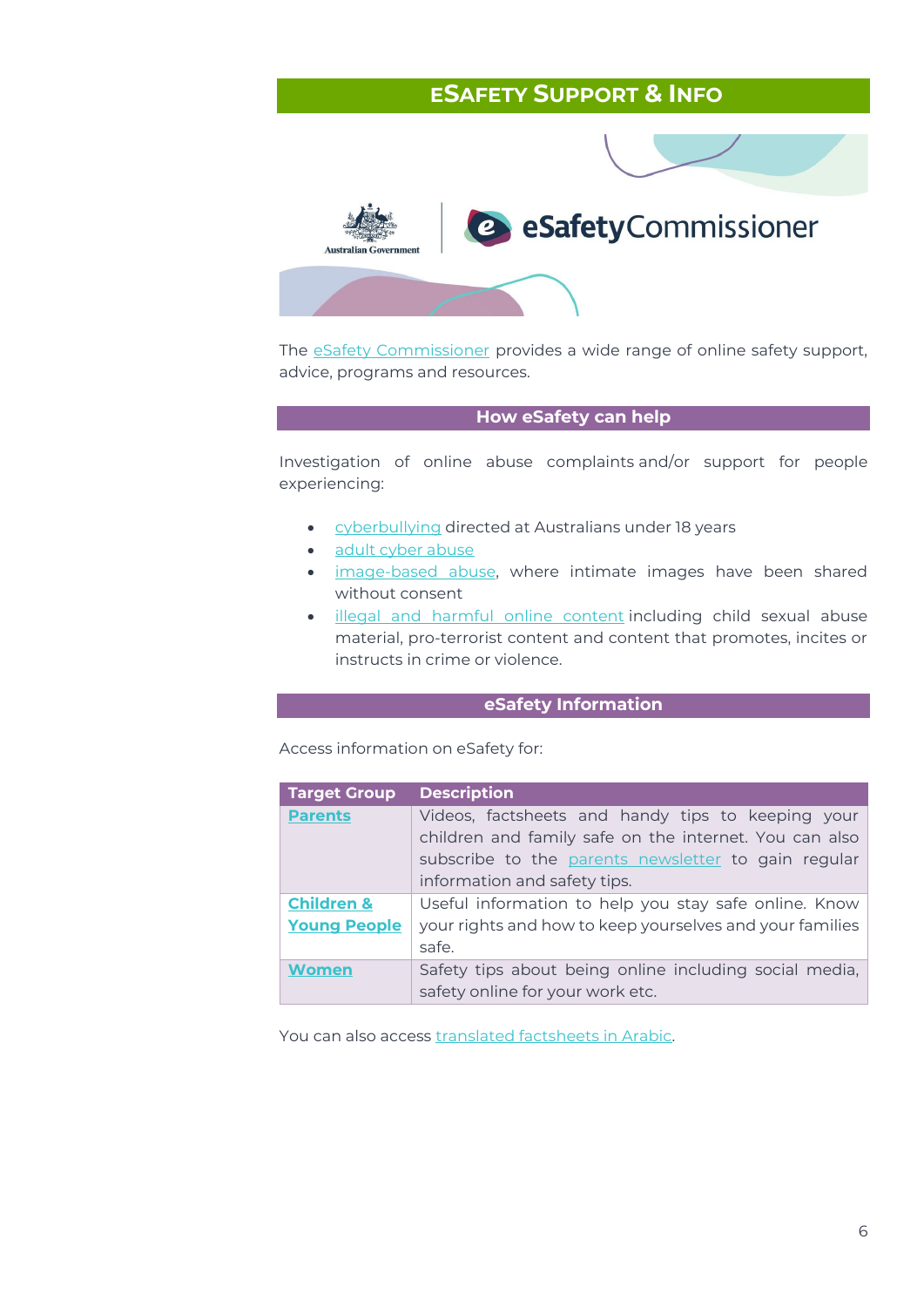## **ESAFETY PARENTS' WEBINARS**

### <span id="page-6-0"></span>**Supporting young people's mental health when they are online**

Spending time online can help young people learn, connect socially and relax. However, using digital technologies may also present challenges to young people's mental health. The eSafety Commission's new [webinar for parents](https://www.esafety.gov.au/parents/webinars) and carers of children aged 10-18 provides strategies for supporting young people's mental health as they navigate the online world.



[Register](https://register.gotowebinar.com/rt/8245460212320493072) for the webinar running in Term 4 to learn about:

- dealing with harmful online content e.g. suicide, self-harm & eating disorders
- using games, apps & social media to support mental wellbeing
- the pros & cons of online mental health platforms
- helping young people support their friends online.

Visit [esafety.gov.au](https://aus01.safelinks.protection.outlook.com/?url=https%3A%2F%2Furldefense.com%2Fv3%2F__https%3A%2Fesafety.cmail20.com%2Ft%2Fi-l-cyhitjy-jukhiujkti-t%2F__%3B!!MuTgN5zQqgRwsA!QMAyt0J6sqDEcFrZsZDA6oaKowlRzFGXMmlonEyNIBRxas9NUlOIjWmev8IvQO2xtRWjQO8%24&data=04%7C01%7Cmyriam.bahari4%40tafensw.edu.au%7C22f22cf68453493e842608d977f6eb5c%7C1953722255d7458184fbc2da6e835c74%7C0%7C0%7C637672724800494453%7CUnknown%7CTWFpbGZsb3d8eyJWIjoiMC4wLjAwMDAiLCJQIjoiV2luMzIiLCJBTiI6Ik1haWwiLCJXVCI6Mn0%3D%7C1000&sdata=EtMmY2rNf4hHRFipF9EmssswEfdBHqVksdI%2BLoVf3Js%3D&reserved=0) to learn more. While you're there, check out the [eSafety's](https://aus01.safelinks.protection.outlook.com/?url=https%3A%2F%2Furldefense.com%2Fv3%2F__https%3A%2Fesafety.cmail20.com%2Ft%2Fi-l-cyhitjy-jukhiujkti-i%2F__%3B!!MuTgN5zQqgRwsA!QMAyt0J6sqDEcFrZsZDA6oaKowlRzFGXMmlonEyNIBRxas9NUlOIjWmev8IvQO2x3KF2YCA%24&data=04%7C01%7Cmyriam.bahari4%40tafensw.edu.au%7C22f22cf68453493e842608d977f6eb5c%7C1953722255d7458184fbc2da6e835c74%7C0%7C0%7C637672724800494453%7CUnknown%7CTWFpbGZsb3d8eyJWIjoiMC4wLjAwMDAiLCJQIjoiV2luMzIiLCJBTiI6Ik1haWwiLCJXVCI6Mn0%3D%7C1000&sdata=O6KflQcgg6kKG9STsCtGVU1zv0X27%2FCmTK8gnZgm6is%3D&reserved=0)  [parent guide to online gaming](https://aus01.safelinks.protection.outlook.com/?url=https%3A%2F%2Furldefense.com%2Fv3%2F__https%3A%2Fesafety.cmail20.com%2Ft%2Fi-l-cyhitjy-jukhiujkti-i%2F__%3B!!MuTgN5zQqgRwsA!QMAyt0J6sqDEcFrZsZDA6oaKowlRzFGXMmlonEyNIBRxas9NUlOIjWmev8IvQO2x3KF2YCA%24&data=04%7C01%7Cmyriam.bahari4%40tafensw.edu.au%7C22f22cf68453493e842608d977f6eb5c%7C1953722255d7458184fbc2da6e835c74%7C0%7C0%7C637672724800494453%7CUnknown%7CTWFpbGZsb3d8eyJWIjoiMC4wLjAwMDAiLCJQIjoiV2luMzIiLCJBTiI6Ik1haWwiLCJXVCI6Mn0%3D%7C1000&sdata=O6KflQcgg6kKG9STsCtGVU1zv0X27%2FCmTK8gnZgm6is%3D&reserved=0) webinar.

### **Scams and Farud Awareness Online Workshop**



Join the Canterbury Bankstown community and the Australian Competition & Consumer Commission (ACCC) to learn how to protect yourself from current and future scams!

#### **Online workshop details:**

- Date: Thursday, 7<sup>th</sup> October 2021
- Time: 11 AM 12 PM

Register for the webinar [here.](https://www.eventbrite.com.au/e/scam-fraud-awareness-workshop-tickets-169798025465)